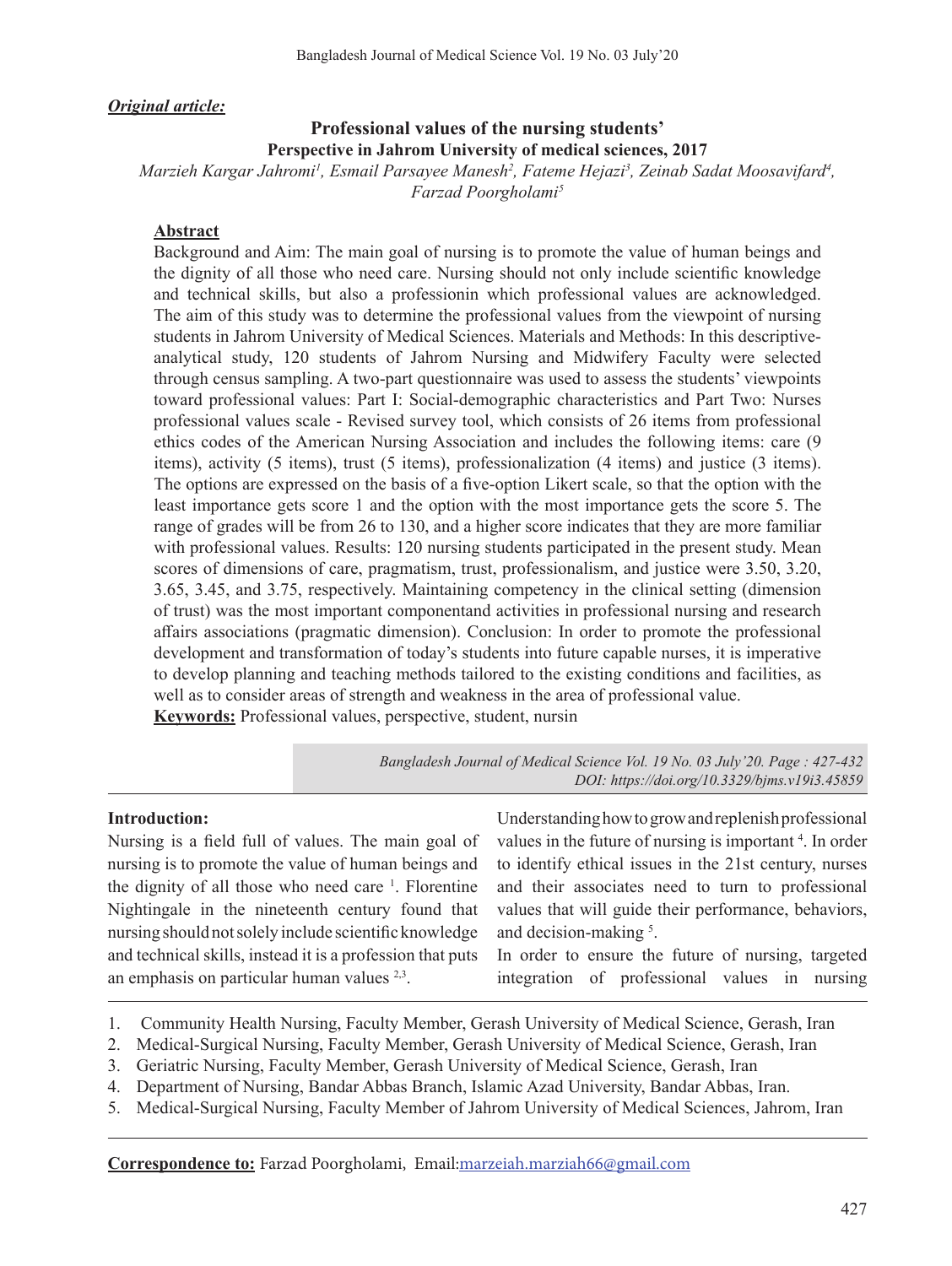education is essential, which is rooted in the concept of care through the use of value-based behaviors. Although nursing programs may have credible guides to put professional values into account, very few have knowledge or evidence about the success rate in achieving the learning outcomes related to professional values<sup>6</sup>.

Due to the emphasis on ethics and values, it can not be expected that nurses and nursing students can properly, only with personal experience, perform their duties in this field.<sup>7,8</sup>. Faculty members are responsible for helping to recognize and begin to gain professional nursing values 9,10.

They should place ethics and critical thinking in the curriculum in order to teach how to make ethical decisions and protect the patient and caregivers. 11One of the important factors that influence the values of nursing is culture and vocational education<sup>1</sup>.

Education has the greatest impact on the ethical and spiritual development of nurses and nursing schools have a key role in shaping the students' ethical framework. Creating this framework can help them to make ethical decisions and ultimately make the nurses have enough power to make decisions. 12.

Current nursing education programs emphasize cognitive and psycho-motor skills and the effective skills required in patient-nurse communication. A review of the literature reveals the benefits of applying knowledge and coordinating performance in relation to professional values for nurses in educational programs 13.

Although professional values are considered an integral part of nursing ethics planning, the focus of research on them is rare and this area of training has been neglected.

There are no specialized studies about the professional values of nursing in Iran. Currently, there is no specific nursing ethics curriculum with emphasis on professional value components in colleges, which in turn can lead to their lack of knowledge as responsible nurses in the future. The socialization process in nursing education involves modifying personal values and internalizing professional nursing values 9 .

The Association of American Nursing Schools in the United States reported that the need to put values into undergraduate nursing education programs has become a growing concern for educators <sup>14</sup>. The development of long-term professional values has been continually taking place, which has begun professionally with nursing education and continues throughout nursing years <sup>15</sup>.

Considering the above mentioned issues, as well as the importance of familiarizing, institutionalizing and applying professional values and ethical principles, we decided to study the perspective of nursing students toward professional values at Jahrom Nursing Faculty.

Method:

Research & Sampling Society: This is a descriptiveanalytic study. The study population consisted of all undergraduate nursing students studying at the Nursing and Midwifery Faculty of Jahrom University of Medical Sciences during the first half of the school year of 2017-2018.

After obtaining an agreement for conducting the study from the Research Council of the University and the permission of the relevant field, nursing students were selected from the Nursing and Midwifery faculty of the Jahrom University of Medical Sciences. The total number of students studied was 120.

#### Data Gathering Tools:

In order to assess the students' view of professional values, a two-part questionnaire was used in which the first part dealt with the socio-demographic information consisted of 13 questions and the second part included the Nurses Professional Values scale (Revised survey tool), which consisted of 26 items from professional ethics codes of the American Nursing Association, including the following: care (9 items), activity (5 items), trust (5 items), professionalization (4 items), justice (3); the options were expressed on the basis of the five-option Likert scale, so that the option with the least importance got the score 1 and the option with the highest importance got the score 5. The scores range from 130 to26, and a higher score reflects the students' higher familiarity with professional values. The questionnaires were distributed and collected by the researcher as much as possible.

Validity and reliability of the questionnaire:

The revised professional nursing values tool was first designed by Dr Shank and Weiss who has reported high validity and reliability. The questionnaire was developed by a panel of professionals in the field of professional values and the alpha level Cronbach is reported to be 0.92 16. In Iran, Hosseini et al. (2012) made the validity and reliability of this questionnaire. Initially, the questionnaire was translated to Farsi and again to the original version. The formal and content validity of the questionnaire was completed by 7 experts of the Faculty of Nursing in Tabriz. The reliability of the questionnaire was verified by a pilot study on 72 nursing students and Cronbach's alpha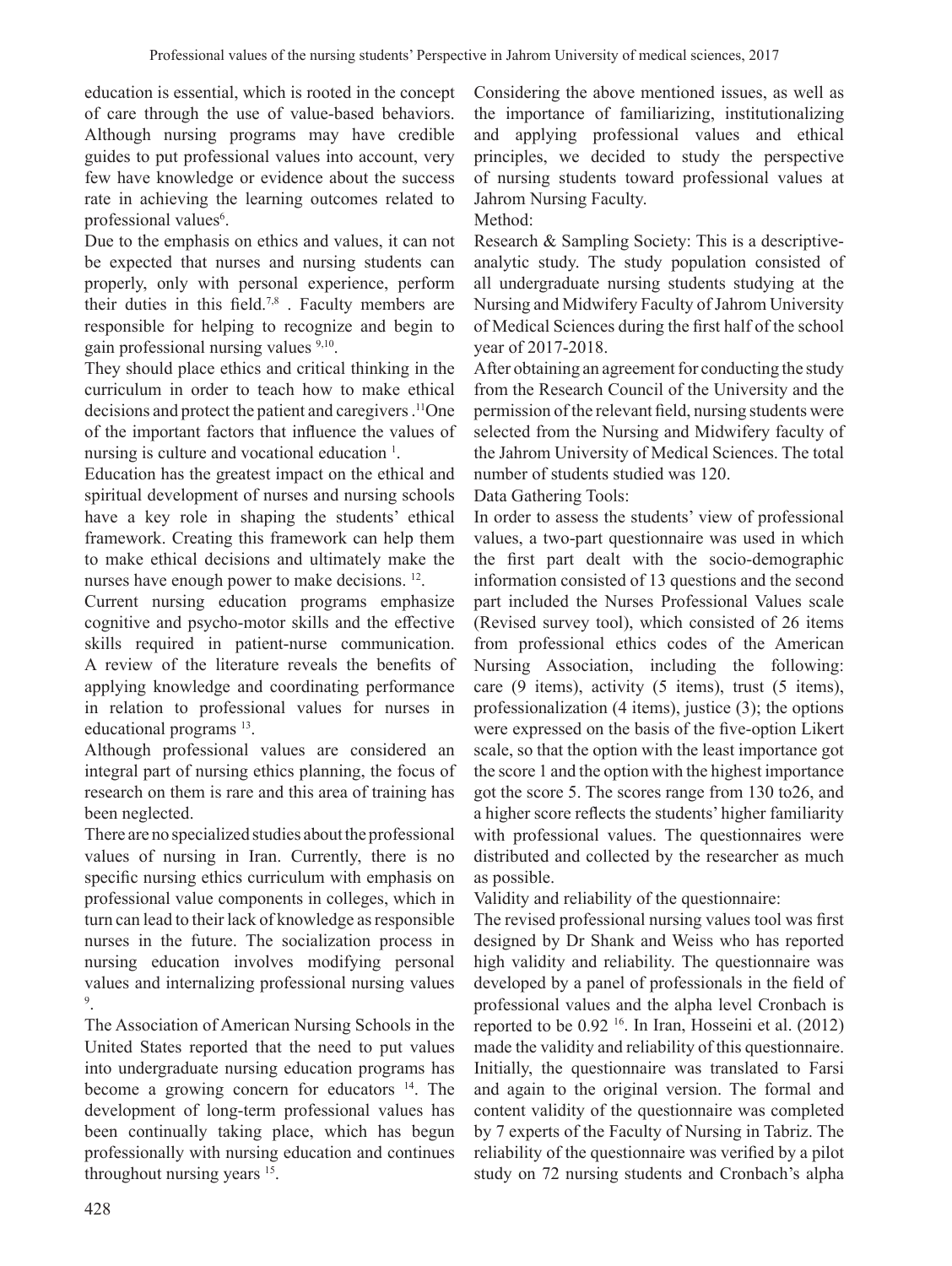has been approved, 0.92<sup>17</sup>.

Inclusion criteria in this study include:

The students should be an undergraduate nursing. They are satisfied to to participate in the research Exit criteria include:

A record of training courses related to professional and nursing values

Employment in educational and therapeutic centers Guest or TransferStudent

Information analysis method:

The data were analyzed using SPSS19 software. For reporting the results, descriptive statistics (percentage, frequency, mean, standard deviation, ...) was used and T-test was used for comparisons. Results:

In this study, 120 nursing students from Jahrom participated. 80.8% of them were female and male. 85 percent were single and 15 percent were married. Also, the mean scores related to different dimensions of professional values, along with their components, are given in sections 1 to 5. The highest score is related to the dimension of justice and the lowset is related to the pragmatic dimension.

**Table 1: Mean and standard deviation of the components of care dimension in nursing students**

| <b>Standard</b><br><b>Deviation</b> | Mean | <b>Components of care dimension</b>                                                              |  |
|-------------------------------------|------|--------------------------------------------------------------------------------------------------|--|
| .87                                 | 3.86 | Maintaining the moral and legal rights of the<br>patient                                         |  |
| 1.12                                | 3.14 | Non-participation in cares that are in a moral<br>conflict with professional values              |  |
| .81                                 | 3.28 | Acting as a supporter of the patient                                                             |  |
| .84                                 | 3.45 | Judge-free care for patients with different<br>lifestyles                                        |  |
| 1.12                                | 3.58 | Maintaining the privacy of patients as part of their<br>rights                                   |  |
| 1.14                                | 3.20 | Dealing with the treatment staff that does not<br>function properly                              |  |
| 1.02                                | 3.05 | Respecting the rights of participants in research<br>work                                        |  |
| 1.05                                | 3.48 | Complying with the principles of honesty and<br>respect for the person as a guide to performance |  |
| .96                                 | 4.20 | Preserving the secrets of the patient                                                            |  |
| .58                                 | 3.50 | Care dimension                                                                                   |  |

# **Table 2: The mean and standard deviation of the components of pragmatic dimension in nursing students**

| <b>Standard</b><br><b>Deviation</b> | Mean | <b>Components of pragmatic dimension</b>                                                                                 |
|-------------------------------------|------|--------------------------------------------------------------------------------------------------------------------------|
| 1.80                                | 3.22 | Participation in decision making that are<br>effective in distribution of resources (human<br>resources, budget)<br>Etc. |
| 1.10                                | 3.38 | Promoting your career through an active<br>participation in health-relatedissues                                         |
| 1.20                                | 3.28 | Considering the role of professional nursing<br>associations in shaping health care policies                             |
| 1.06                                | 3.02 | Participating in nursing research or applying<br>appropriate research findings at the clinic                             |
| 1.03                                | 3.01 | Participating in the activities of professional<br>nursing associations                                                  |
| 1.14                                | 3.20 | Pragmatic dimension                                                                                                      |

## **Table 3: The mean and standard deviation of the components of trust dimension in nursing students**

| <b>Standard</b><br><b>Deviation</b> | Mean | <b>Components of trust dimension</b>                                               |
|-------------------------------------|------|------------------------------------------------------------------------------------|
| 1.01                                | 3.10 | Participating in doing self-assessment<br>continually                              |
| 0.70                                | 3.45 | Applying for advice or assistance if you<br>are unable to meet the patient's needs |
| 1.02                                | 3.97 | Trying to learn more in order to update<br>knowledge and skills                    |
| 1.06                                | 3.94 | Responsibility and accountability for<br>your performance                          |
| 0.95                                | 4.21 | Maintaining eligibility and Competency<br>in the Clinical Environment              |
| 0.89                                | 3.65 | Trust dimension                                                                    |

## **Table 4: The mean and standard deviation of the components of professional dimension in nursing students**

| <b>Standard</b><br><b>Deviation</b> | Mean | <b>Components of professional dimension</b>                         |
|-------------------------------------|------|---------------------------------------------------------------------|
| 0.76                                | 2.65 | Contributing to monitoring the performance of<br>colleagues         |
| 1.10                                | 3.45 | Establishing standards as a guide for<br>performance                |
| 1.02                                | 3.97 | Maintaining and upgrading standards in student<br>learning programs |
| 1.01                                | 3.78 | Establishing activities to improve the clinical<br>environment      |
| 0.69                                | 3.45 | Professional dimension                                              |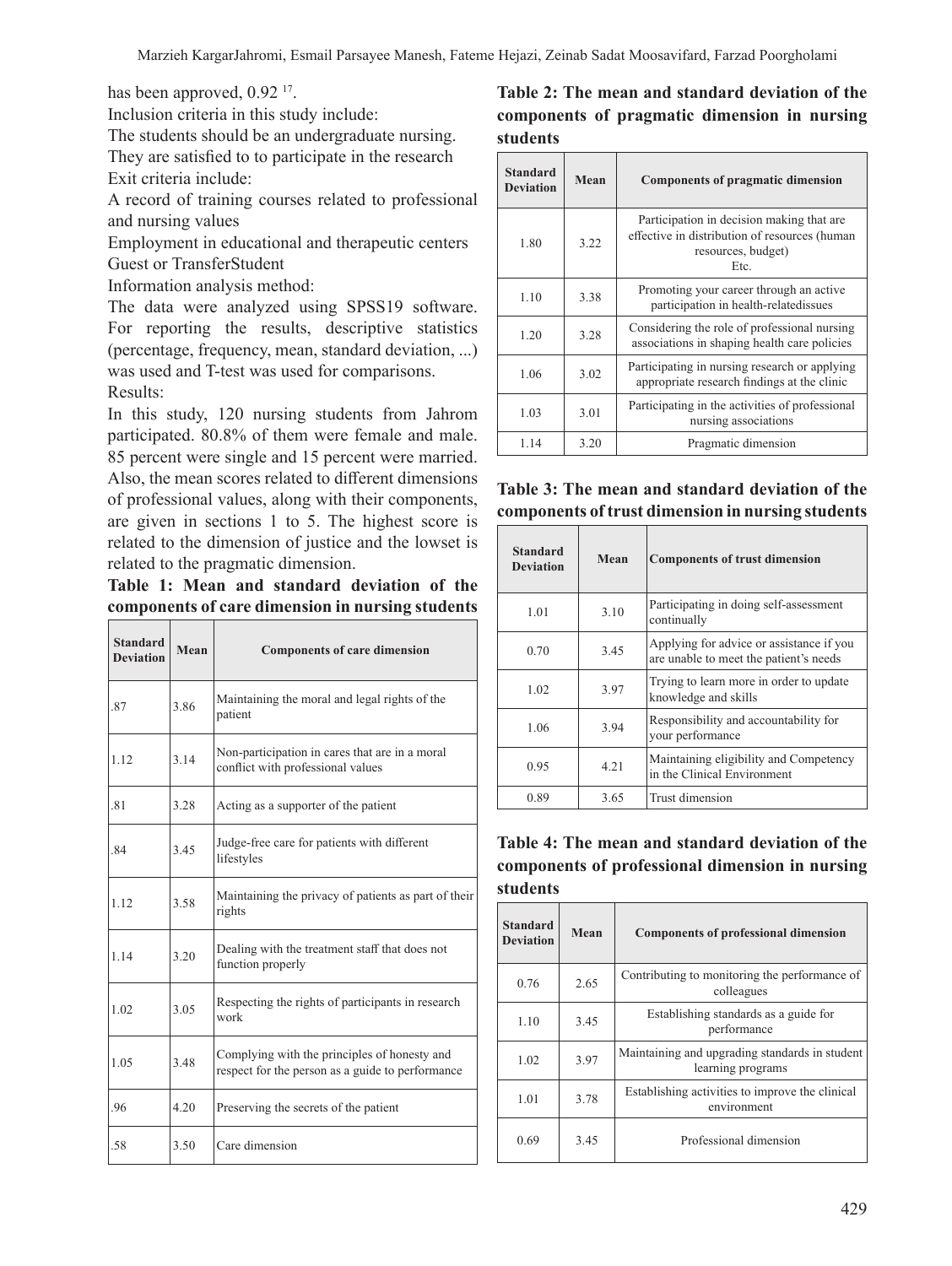## **Table 5: The mean and standard deviation of the components of justice dimension in nursing students**

| <b>Standard</b><br><b>Deviation</b> | Mean | <b>Components of justice dimension</b>                                                                        |
|-------------------------------------|------|---------------------------------------------------------------------------------------------------------------|
| 0.80                                | 3.85 | Maintaining public health and safety                                                                          |
| 1.06                                | 3.72 | Improving the level of access to nursing- and<br>health-care equally for the public                           |
| 1.07                                | 3.65 | Maintaining accountability in meeting<br>the needs of patients by taking cultural<br>differences into account |
| 0.73                                | 3.75 | Justice dimension                                                                                             |

Discussion and conclusion:

In examining the dimensions of professional values in this study, nursing students scored higher scores for justice and lower scores for professional values.

In relation to the dimension of trust, Clarke's study showed that among students, the most important component among the 26 components in the scale of nursing profession values was the component of maintaining competency in a clinical setting,which was consistent with the present study<sup>18</sup>.

In the study of Alfred et al. American nursing students also identified the components of maintaining competence and competence in the clinical setting as one of the most important components of trust dimension<sup>19</sup>.

Today's nursing students will be tomorrow's nurses who will decide on medical treatments, interventions, health care, etc. <sup>20</sup>. Students with a set of ethics, personal values and beliefs enter the nursing school, which is constantly growing and changing with any new experience 11. Ethical education alone does not guarantee professional ethical behavior, but without familiarizing with ethical codes and the ability to make ethical decisions, students find it difficult to perform logical exercises  $21$ . Eligibility and competency of nursing students in clinical trials are correlated with the development of ethical behavior in them (adherence to codes)<sup>7</sup>.

Like the present study, in most conducted studies, pragmatic dimension and its related components have the lowest mean scores and value priorities from the viewpoint of nursing students. The results show that most nurses consider those nursing values important that are directly related to their job <sup>18</sup>.

Other values that may require participation of outside of the time frame are not considered to be important

from their perspective. Research has shown that an appropriate curriculum can enhance students' perspective on this dimension. <sup>4</sup> .Creating motivation to engage in these activities can be enhanced by establishing professional values, encouragement from coaches or colleagues, and more. Similarly, the values include the emotional dimension  $22$ . If a value only evolves in one or two of the first stages of emotional learning during formal education, it may be diminished if it is not encouraged or highlighted, and, eventually, it is likely that the values of professional development in nursing are not fully integrated and appreciated by the nurses at the time they are students $23$ .

In the studies conducted on the professional values the average range of total nursing students' grades was based on the five-optionLikert scale in a relatively important or important range, which is in line with the current study, however, the average of the total students' in the present study is somewhat lower than in other studies <sup>19</sup>.

Since education plays a major role in the student's view of professional education, this study examined and highlighted educational needs by examining the views of students on professional curriculum.

Precise knowledge of the qualitative and quantitative status of providing educational services in the faculties and medical universities of the country is considered as the first planning step in comparison with each other <sup>24,25</sup>. In this study, it should be noted that although students generally had a positive attitude towards their professional vales, the need to pay more attention and support to different areas of professional duties and to raise awareness about the importance of some professional values in their curriculum is felt.

## Conclusion:

Professional values are the basis of nursing practice. Therefore, in order to promote the professional development and transformation of today's students into future capable nurses who, in addition to the direct care responsibilities of the patient, are able to perform a wide range of nursing activities and roles, it is imperative to develop planning and teaching methods tailored to the existing conditions and facilities, as well as to consider areas of strength and weakness in the area of professionalvalues.

Suggestions andApplications of the Project Findings: The results of this research can help develop a coherent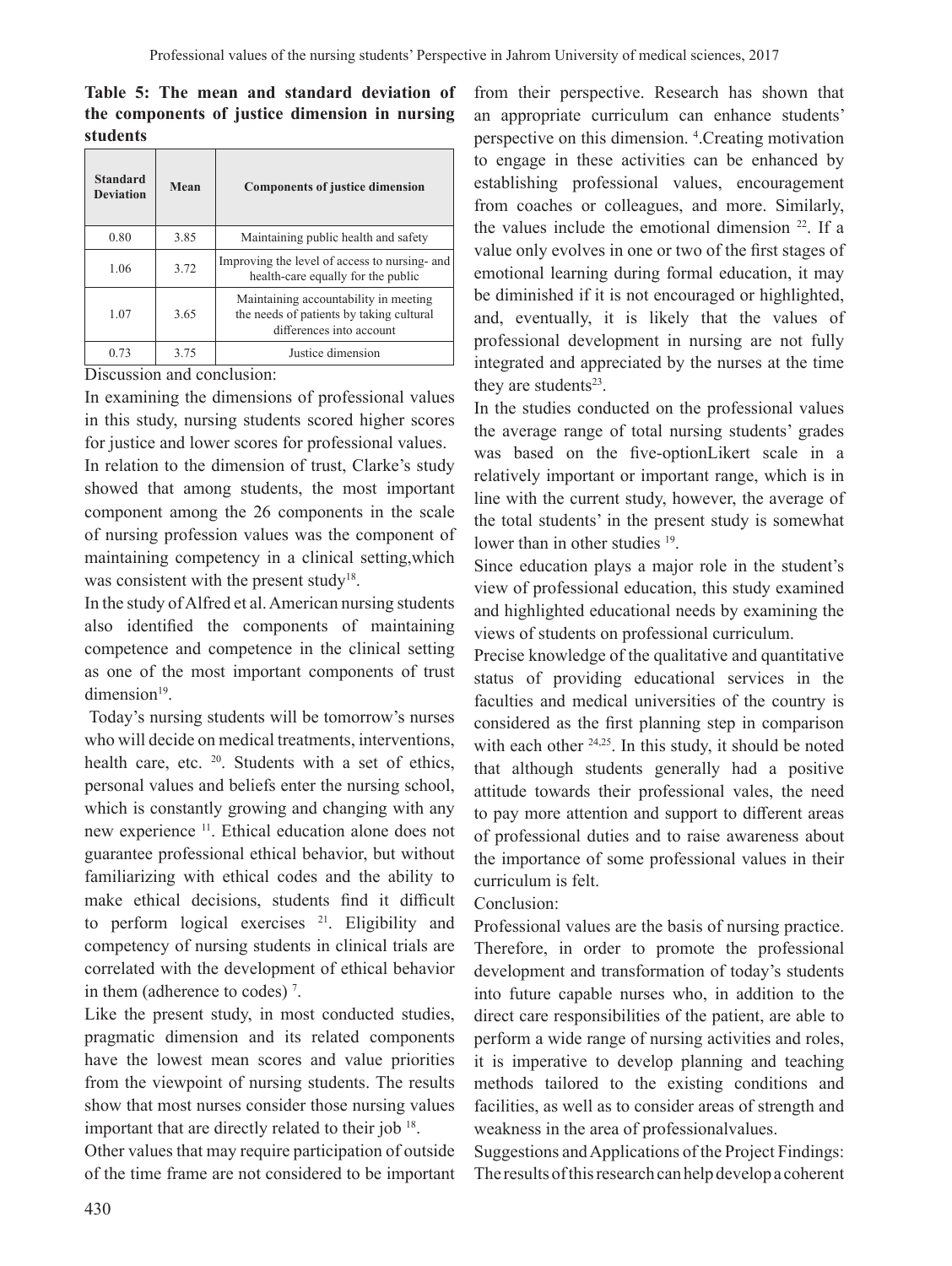curriculum that improves the quality and quantity of educational process in the field of professional values and, by providing an appropriate context for internalizing knowledge about professional values, leads to the training of nurses who are responsible for their professional commitment, which will enhance the quality of care and develop professional responsibility.

Ethical clearence:We obtained an agreement for conducting the study from the Research Council of

the University and the permission of the relevant field.

Source of Funding:None

Author contribution:

Study conception and design (MK, FP), statistical expertise, analysis and interpretation of data and supervision (SP.FH), manuscript preparation (ZM), supervision, administrative support and critical revision of the paper (MK, FM).

#### **References:**

- 1. Rassin, M. Nurses' professional and personal values. Nursing Ethics. 2008; 15(5): 614-630.
- 2. Abbaszadeh A. Design and evaluation of ethical nursing practice model.[Phd Thesis]. Nursing.Tabriz: Tabrizuniversity of medical sciences; 2002.
- 3. Conti A. C. American health care: justice, policy, reform, Partial Fulfillment Of the Requirements degree of Doctor of Philosophy, Duquesne University,2010.
- 4. Lin YH., Changes in Taiwanese nursing students' values during the educational experience, Nursing Ethics,2010;17(5): 646–654.
- 5. Leners DW, Roehrs C, Piccone AV. tracking the development of professional values in undergraduate nursing students. Journal of Nursing Education, 2006; 45(12): 504-511.
- 6. Jahromi MK, Koshkaki AR, Poorgholami F, Talebizadeh

M.(2015). A Study of Nurses' Perception of Professional Values in the University HospitalsAffiliated with Jahrom University of Medical Sciences, 2015, Bangladesh Journal of Medical Science Vol. 17 No. 01 January'18.

- 7. Borhany F, Elhany F, Mohmmady E, Abbaszadeh A. Competence development for professional ethics of nurses, the necessity and challenges of teaching ethics. Journal of Medical Ethics and History, 2009; 2(3): 27- [Persian].
- 8. Fahey BE. The Effect of Ethical Curricular Presentation, An Integrated Versus a Non Integrated Approach on the Ethical Decission Making Ability of B.S.N student , thesis for the digree of master in scince in nursing, United States: Duquesne University.1994.
- 9. Martin P,Yarbrough S,Alfred D. Professional values held by baccalaureate and associate degree nursingstudents. Journal of Nurs Scholarship. 2003; 35(3): 291-296.